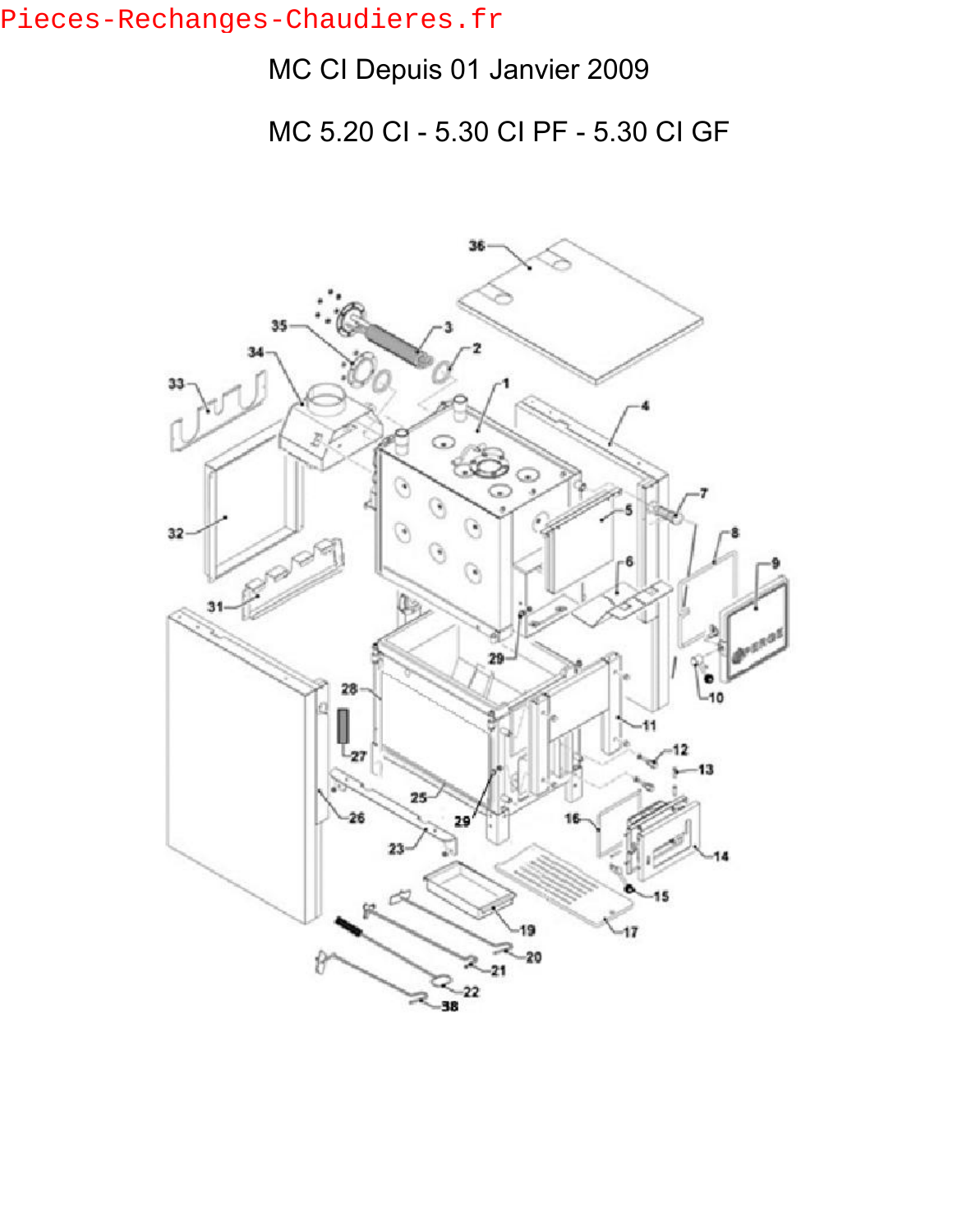Pieces-Rechanges-Chaudieres.fr

| Rep.                             | Libellé                                                                                                                                                                                                                       | Réf.                                           |
|----------------------------------|-------------------------------------------------------------------------------------------------------------------------------------------------------------------------------------------------------------------------------|------------------------------------------------|
| 2 <sup>7</sup><br>3 <sup>1</sup> | 1.1 ECHANGEUR HAUT MC 5.20 CI 4T<br>1.2 ECHANGEUR HAUT MC 5.30 CI 7T<br>JOINT DE BRIDE DIAM 98 (Q = 3) MC5/20-5.30-15.40<br>ECHANGEUR ANTI-EBULLITION MC<br>4.1 PANNEAU LATERAL (COTE DROIT) MC 5.20-30 CI<br>4.2 (MC5.30 GF) | 991268<br>991269<br>990174<br>990143<br>991243 |
| 6<br>$7\overline{ }$             | CIEL DE FOYER MC 5.20-30 CI 2007<br><b>REGULATEUR DE TIRAGE</b>                                                                                                                                                               | 991245<br>990201                               |
| 8<br>9                           | CORDON JOINT DE PORTE DIAM 12 MC 5-20-30<br>PORTE DE CHARGEMENT MC CI 2009                                                                                                                                                    | 990134<br>991901                               |
|                                  | 10 POIGNEE PORTE CHARGEMENT MC<br><b>11.1FACADE MC 5.20</b>                                                                                                                                                                   | 990183<br>990837                               |
|                                  | 11.2(MC5.30 GF)<br>12 CHARNIERE PORTE CENDRIER (Q=2) MC5.20-30<br>13 GOND PORTE CENDRIER (Q=2) MC 5.20-5.30                                                                                                                   | 990723<br>990155                               |
| 14                               | PORTE CENDRIER MC 5.20-30 CI<br>15 POIGNEE PORTE CENDRIER MC<br>16 CORDON JOINT DE PORTE DIAM 12 MC 5-20-30                                                                                                                   | 991239<br>990182<br>990134                     |
| 19                               | 17 GRILLE FONTE MC 5-20 5-30<br><b>CENDRIER</b>                                                                                                                                                                               | 990576<br>990121                               |
|                                  | 20 OUTIL DE CHAUFFE MC - SILVATHERM COMPACT<br>21 OUTIL NETTOYAGE TUBE MC 5.20-30 CI                                                                                                                                          | 990176<br>991233                               |
|                                  | 22 ECOUVILLON MC 5.20-30 CI - SILVATHERM COMPACT 991234<br>23 SUPPORT JAQUETTE (Q=2) MC5.20-30 CI<br>25.1 ECHANGEUR BAS MC 5.20-30 CI PF                                                                                      | 991249<br>991222                               |
|                                  | 25.2(MC5.30 GF)<br>26.1 PANNEAU LATERAL (COTE GAUCHE) MC 5.20-30 CI<br>26.2(MC5.30 GF)                                                                                                                                        | 991244                                         |

27